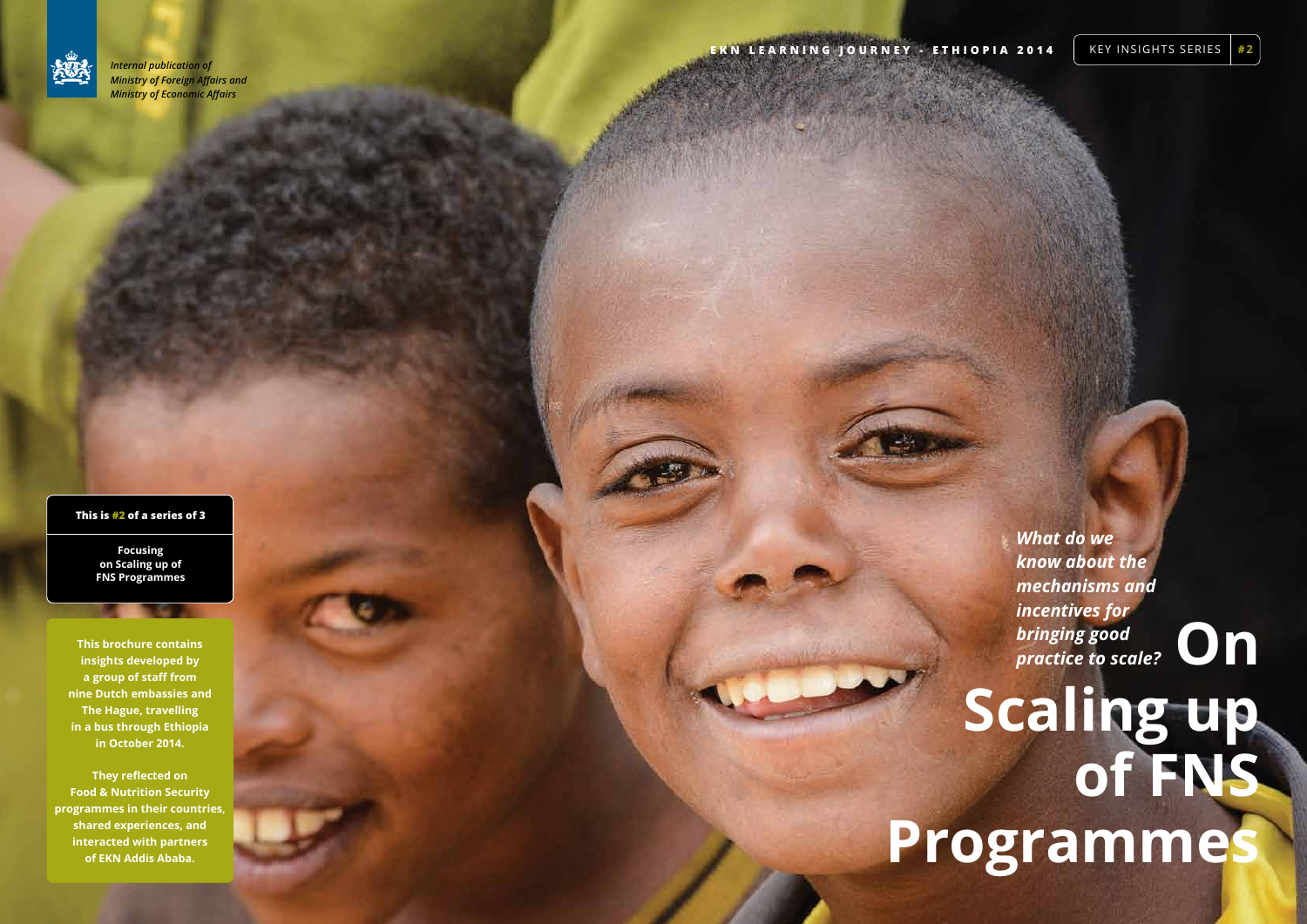#### CASCAPE

**Innovation development for agricultural growth**

We visited <u>CA[SCAP](http://www.cascape.info)E</u>, a multidisciplinary programme reaching over 18.000 farmers, focusing on in novating agricultural practices and bringing these new practices to scale. It is aligned with the national Agricultural Growth Programme, and contributes to improving the agricultural production system. It is managed by 6 Ethiopian universi ties, and Wageningen U R. Within 2 year time, CA SCAP E claims to have achieved a 30% increase in produc tivity for participating farmers in<br>Ethiopia by helping them to adopt improved practices. Dr Eyasu Elias explains how research with farmers, not about farmers, makes all the difference in the quality of innova tions, and the adoption of these innovations. Staff are contractually obliged to spend 50% of their time in the field. Much effort is done to validate best practices, so that it be comes clear how and when they are scalable. CA SCAP E has to overcome several misconceptions regarding scaling:

1) that you can take what works in one place to another place without an eye for the specific local conditions (bio-physical match) 2) that farmers are the same everywhere and can adopt new practices with equal success (socioeconomic match)

3) that scaling is merely a matter of spreading a technological innovation, disregarding the institutional chang es that are needed to support it.

This brochure contains insights developed by a group of staff from nine Dutch embassies, travelling in a bus through Ethiopia in October 2014. They reflected on Food & Nutrition Security programmes in their countries, shared experiences, and interacted with partners of EKN Addis Ababa. This is #2 of a series of 3, focusing on the Scaling of FNS programmes.

> Other times, external shocks or pressures force Sometimes systems evolve gradually through the<br>cumulative effect of internal changes.<br>Other times, external shocks or pressures force<br>sudden and dramatic changes.

#### What do we know about the mechanisms and incentives for bringing good practice to scale?

In many Dutch-supported FNS programmes, there is an explicit or implicit assumption that any good practice that is developed in a programme can and should be scaled up. We help start something, and when it works we 'roll it out', 'replicate' or regard it as a first step to 'change the system'. For our private sector partners, the perspective to scale up is an essential driver for investment in a business case. Why invest if there is no perspective for growth? Hence, there are important questions regarding the mechanisms and incentives for scaling.

Let's first unpack the concept of scaling. In its essence, it is about bringing about change at a sufficiently large scale to make a significant impact on our challenges or goals (Seas of [Change,](http://seasofchange.net) 2012). It is useful to distinguish between upscaling and outscaling. In essence, scaling out refers to quantity while scaling up refers to quality (properties).

- **•** Scaling out means replication, copy-paste, more of the same, expansion, extension, adoption, dissemination, transfer (of technology), mainstreaming, roll-out, or multiplication.
- **•** Scaling up means transition, institutionalisation, transformation, integration, incorporation, evolution, development.

Scaling never happens in isolation from wider contexts or 'systems':







# Example

# Introduction **key insights series**  $\left| \frac{1}{2} \right|$

cumulative effect of internal changes.

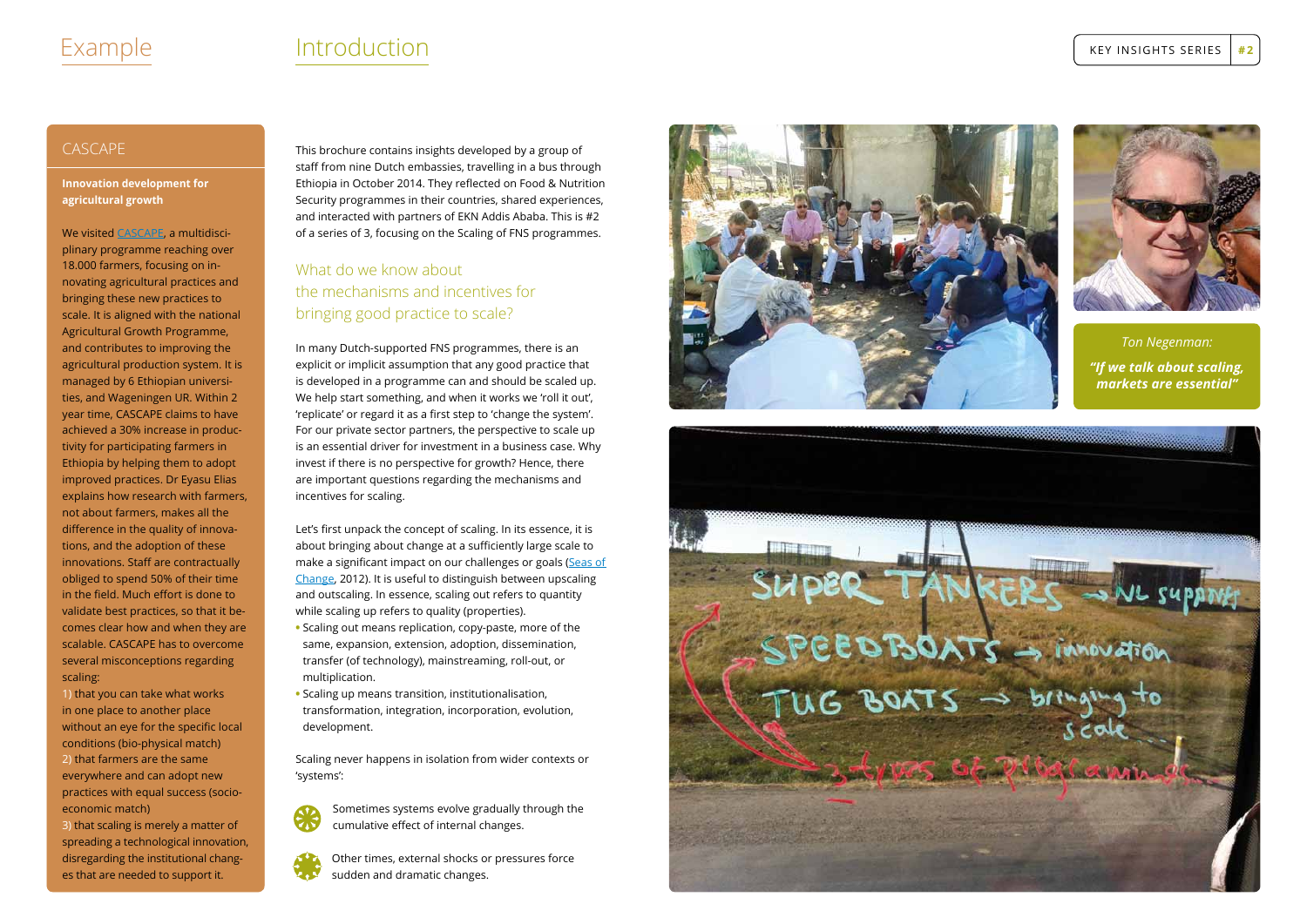#### ISSD

**Direct seed marketing (from local pilot to national policy)**

Dr Amsalu guided us to a cooperative of seed producers, who proudly showed their plots of teff and chickpea. It is part of Integrated Seed Sector Development [\(ISSD](http://www.issdethiopia.org)), a sectorwide inclusive approach that builds seed programmes upon a diversity of seed systems, and strengthens seed sector governance. It is however not only the achievements of this cooperative which make us think.

The results of this local pilots of seed production and seed marketing have influenced the governance of the whole seed sector in Ethiopia. Where before seed was distributed by the government, there now is a national policy that allows local seed businesses to operate.

Key to this change is the vision that different seed systems (formal and informal) can coexist and complement each other, rather than it being an either-or choice. Bringing all stakeholders, public and private, in a multi-stakeholder process allowed for a scaling process that is both 'scaling out' (multiplication of direct seed marketing for a larger area) and 'scaling up' (emergence of new seed governance arrangements based on the inspiration of earlier successes).

**•** It is critical to have validation of good practices. This will not only legitimize these innovations, but will increase the chances that a scaling process will work. There is a critical role for knowledge institutes (local, and Dutch) in this regard.

Not all FNS programmes need to have the same scaling strategy. EKN Ethiopia distinguishes between 3 type of programmes:

- **1. Super tankers** Large national programmes, with high potential impact. Take long time to establish, are slow to change direction, but may deliver large scale change. Role EKN: support these programmes with other partners, and challenge them where needed. Example: AGP.
- **2. Speedboats** Small and fast, geared to innovate. Can respond to (market) opportunities. Sometimes detached from mainstream policy and practice. Role EKN: Support a variety, ensure learning processes are in place, connect to other players and processes. Example: ISSD, SSMISP
- **3. Tugboats** Programmes of projects characterized by high flexibility and responsiveness, but well connected to super tankers. Therefore suitable to influence wider policy and practice, and suitable for scalability. Role EKN: Facilitate linkages between tugboats and super tankers. Example: CASCAPE.

Scaling in Ethiopia is not just about getting the right innovations. It is also about campaigns and packaging. We pick-up best practices from farmers, validate and define the conditions for success, then see if we can scale that up. How do we message this for farmers? We are not working for 150 Dutch parliamentarians, but for millions of Ethiopian farmers.



# Key Insights

#### *Worku Tessema:*

*"We work farmer-based, instead of area-based or sector-based. But from farmer-based we scale to watershed, which is relevant. And then to input-output markets in corridors."*



key insights series **# 2**

#### Dairy Kenya

#### The embassy in Nairobi supports the Kenya Market [Led Dairy Programme,](http://www.snvworld.org/en/regions/world/news/dutch-and-kenyan-dairy-sectors-increase-cooperation-and-knowledge-sharing)

implemented by SNV. In past, interventions focused on smallholders. Now we work with 'collection & bulking enterprises': what we call the 'missing middle' of agricultural entrepreneurs. Given the negative experiences with cooperatives in Kenya due to political and economic crises, we now work with anybody who is able and willing to produce milk: transformed cooperatives, politiciansturned-businessmen, foreign investors. Through involvement of NABC and RVO we try to unlock opportunities for the Dutch dairy sector with Kenyan entrepreneurs. We also revived dairy training centres that can build local capacities, but using a business model based on fees and a milk levy. At this stage, there is a great need to objectify what works and what doesn't: this is a prerequisite for scaling.



### Example